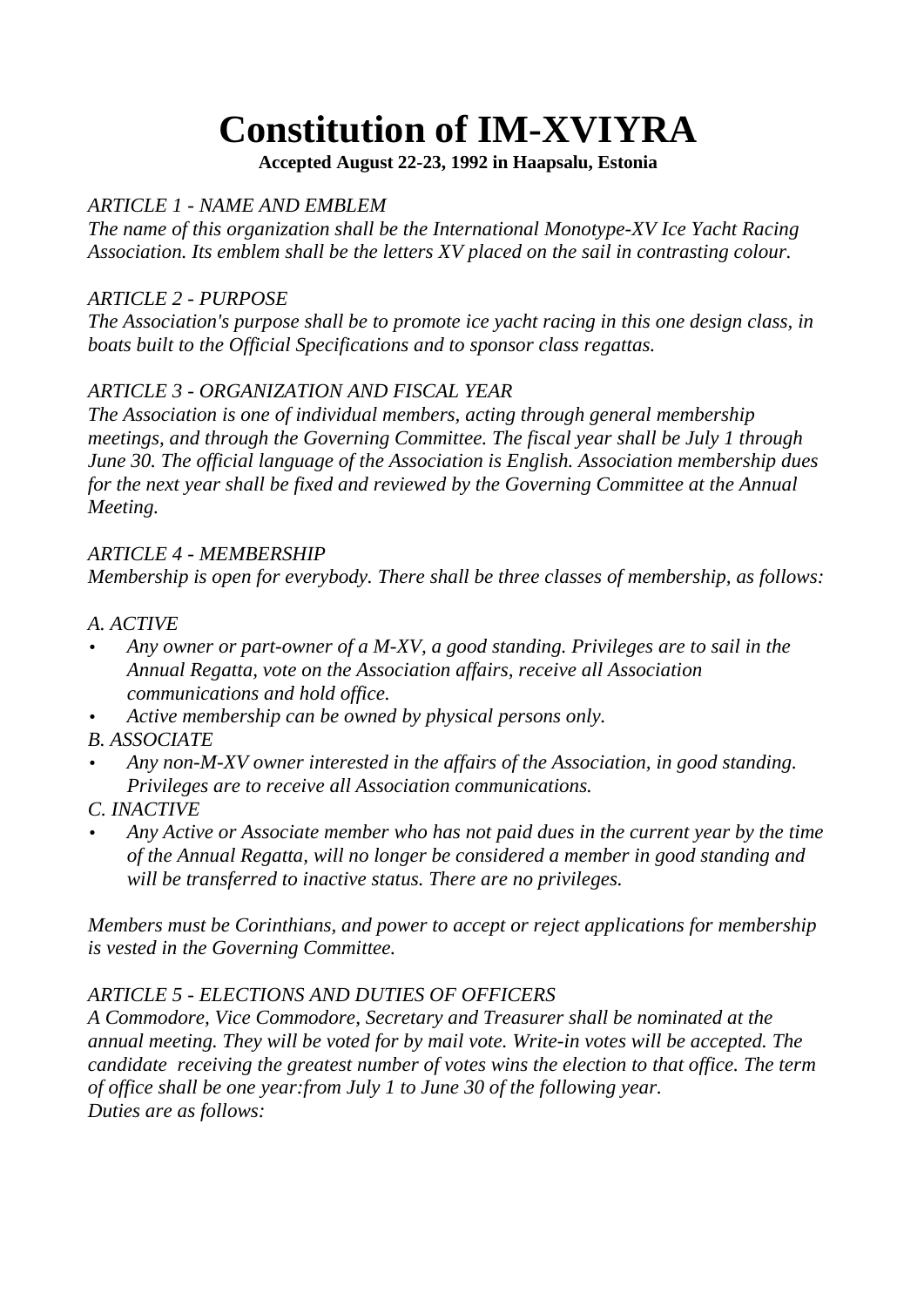*COMMODORE: To be chief executive, preside at all meetings, be chairman of the Governing Committee, rule on procedure and jurisdiction, summarize decisions, appoint special committees, authorize payment of bills.*

*VICE COMMODORE: To officiate in the absence of the Commodore. To help the commodore in the approval of competition sites. To take care of perpetual trophies:*

- *1) make sure all perpetual trophies are returned, repaired or replaced;*
- *2) all perpetual trophies are to be properly engraved with winners names;*
- *3) make sure perpetual trophies are delivered to the proper race officials prior to the regatta;*
- *4) the keeping of names and addresses of all winners of the perpetual trophies and to pass such information to the new Vice Commodore.*

*SECRETARY: To keep minutes and other Association records, publish several newsletters each year and publish an annual directory. He shall publish any results of a membership vote with the full text of the ballot and vote count. He shall bring the records up to date, complete business pending from the Annual Meeting and shall transmit all Association records to his successor as soon as possible after June 30.*

*TRESURER: He shall maintain the association membership list, collect dues, maintain association funds in a checking account, disburse funds on order of the Commodore, take care of all government or legal documents required of the association, generate reports and notices associated with financial matters, respond to inquiries about the association by interested nonmembers, oversee the sale of mail ordered goods sold by the association.*

*Both the positions of secretary and tresurer can be held by one person if necessary.*

# *ARTICLE 6 - GOVERNING COMMITTEE*

*The Governing Committee consists of the three Officers, acting as a group. Its powers are to render final decisions on appeal, sanction or prohibit races in the M-XV European Championship, accept or reject membership applications, approve the Race Committee for the M-XV EC. The Governing committee may initiate changes to the Constitution. Official Specifications or Racing Rules by proposing such changes to the entire membership at the Annual Meeting, or by mail. Membership vote is required for enactment of all proposed changes. Otherwise, the Governing Committee may not change or modify any of the above documents, although it has the power to interpret them.*

# *ARTICLE 7 - MEETING AND QUORUM*

*The annual meeting shall be held during and in the vicinity of the M-XV EC, if possible. Special meetings may be called on the order of the Governing Committee or upon demand in writing by twenty five percent of the membership. Exact time and place of all meetings shall be fixed by the Governing Committee.*

*If a special meeting is called, the purpose thereof must be stated in such form as to permit voting by mail and no other business may be transacted.*